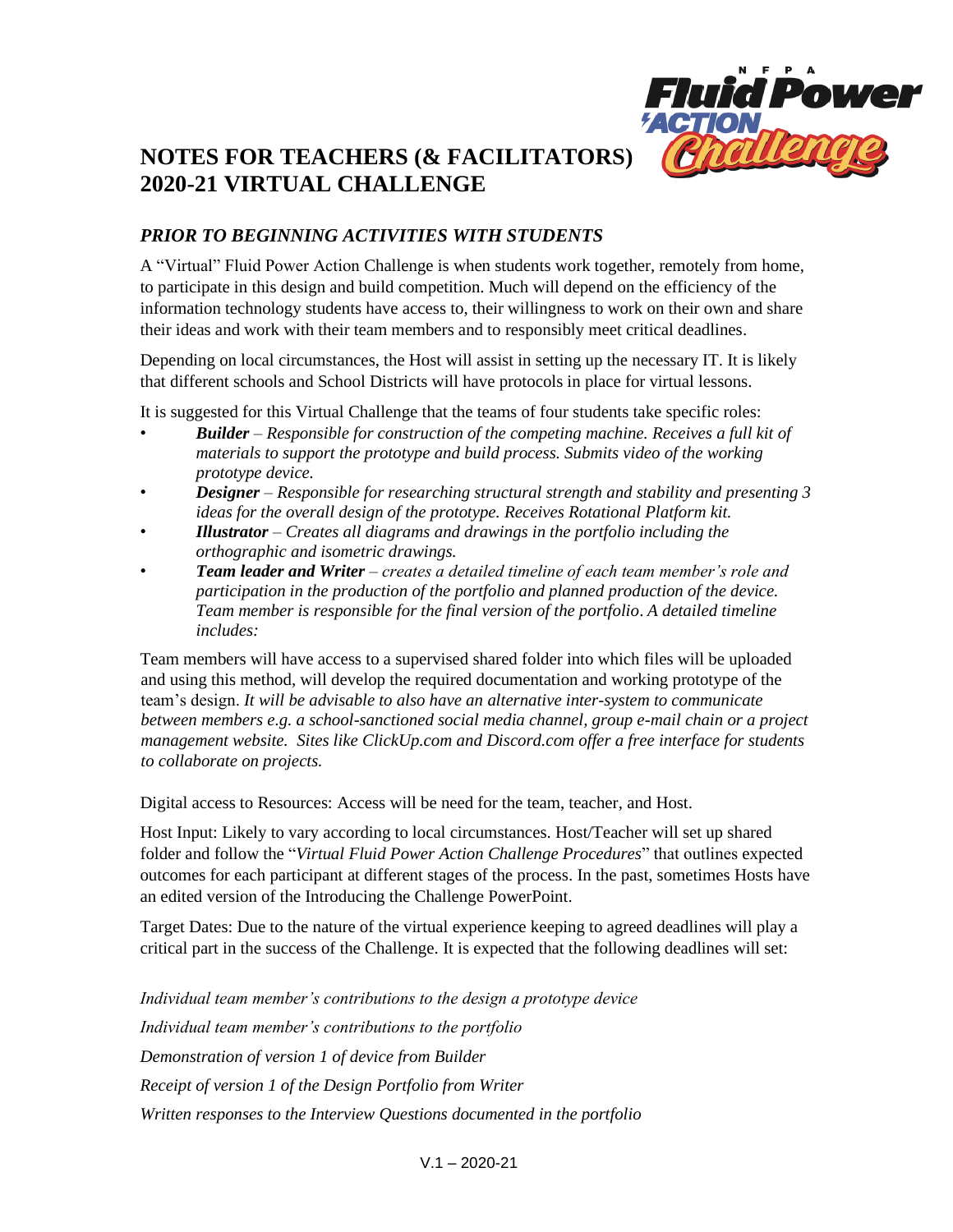# *1. INTRODUCING THE CHALLENGE & AVAILABLE RESOURCES:*

Resources are available on the NFPA website: (link required) There are many other files for coordinating a Fluid Power Action Challenge, for example: Photo-Video Student consent form.

Download and review the Introducing the Challenge PowerPoint Presentation (after input from Host if appropriate). This is intended for all participants in the Challenge. In virtual settings students will view all the content – it can be broken down into three segments: slides 1 thru 14; 15 thru 32 that includes a lesson on isometric drawing; 33 to the end. It covers safety and building, the portfolio and ideas for construction and organizing available resources including time.

All team members, no matter what role they play, will view the files below including those of other team members. In that way they will know what they contribute to the whole and what they are responsible for.

#### **All Team Members**

*2020-21 Challenge Board Assembly Virtual Challenge Rules Virtual Challenge Rubric Judges Rubric*

*2020-21 Introducing the Challenge 2020-21 Virtual Action Challenge Scenario Portfolio Checklist Fluid Power Fundamentals Virtual Action Challenge Procedures Pre and Post Surveys (1 per student)*

#### **Builder**

*2020-21 Cube Instructions Hints for Device Design and Construction Workshop Lifter Step by Step.*

#### **Designer**

*Workshop Rotational Platform Step by Step YouTube Search: Fluid Power Challenge [Fluid Power: A Force for Change](http://www.tpt.org/fluid-power-a-force-for-change/video/tpt-documentaries-fluid-power-force-change/) (Research 3 actions of a robot arm – lift, turn, grab)*

| <b>Illustrator</b>               |                           |  |
|----------------------------------|---------------------------|--|
| 2020-21 Challenge Board Assembly | Iso-Ortho Views Explained |  |
| MS Sample Portfolio              |                           |  |

| Writer              |                    |
|---------------------|--------------------|
| MS Sample Portfolio | Portfolio Template |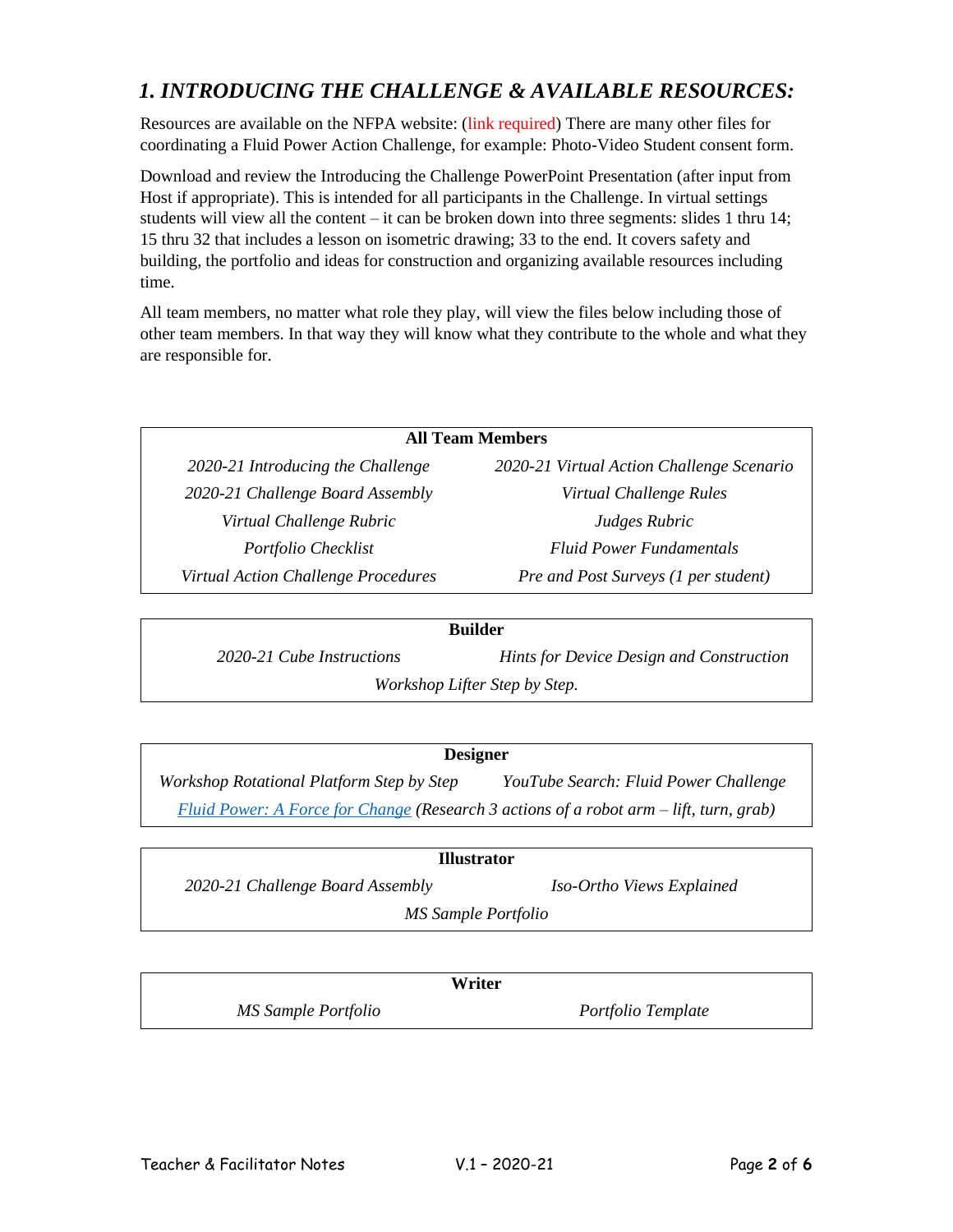Students will:

- 1. Be introduced to the Challenge (*above*)
- 2. Know roles and deliverables the team will have throughout the project
- 3. Builder will explore the cutting tools following the introductory activity, and make the Lifter kit; Designer will build the Rotating Platform kit; Writer and Illustrator test shared folder and inter-team systems and begin timeline for deliverables by role
- 4. Be made aware of the importance of the Portfolio and the process of design
- 5. Seek clarification of the Challenge through questions & answers
- 6. Understand what and is required of them and when
- 7. Know how to contribute to the shared folder system

#### *2A. INTRODUCTION TO FLUID POWER – VIDEO PRESENTATION*

This is a 26-minute video. If you don't have time to view the entire video, watch at least the first 10 minutes. The full-scale earthquake simulation is a must-see! [http://www.tpt.org/fluid-power-a](http://www.tpt.org/fluid-power-a-force-for-change/video/tpt-documentaries-fluid-power-force-change/)[force-for-change/video/tpt-documentaries-fluid-power-force-change/](http://www.tpt.org/fluid-power-a-force-for-change/video/tpt-documentaries-fluid-power-force-change/)

#### *2B. BUILDER: DISPENSING WOOD GLUE*

In the Workshop kit, there are two small plastic cups. These are used to hold a small amount of wood glue. Use the bottle of wood glue and stirring sticks to apply the glue to the wood and cardboard when assembling a device. It should be emphasized that only a small amount of glue is required to secure the pieces.

### *2C. BUILDER: INTRODUCING THE USE OF TOOLS*

# *SAFETY RULES: THE STUDENT WHO IS THE BUILDER MUST BE SUPERVISED WHEN CUTTING AND ASSISTED WHEN DRILLING*

The Builder makes a square with external dimensions of 4" using one long piece taken from the Workshop Kit box. Do not tell the student how to do it, let them make mistakes and discover that the thickness of the wood matters.

There are three ways to make the square: using  $(2 \text{ X } 4)$  +  $(2 \text{ X } 3\frac{1}{4})$  or  $(4 \text{ X } 3\frac{1}{8})$  or  $(4 \text{ X } 4)$ <sup>\*</sup> (long side) using 45-degree miter cuts), demonstrating that there are different ways of assembling the same thing.

*The two 4" squares can be combined to create a cube with the addition of four 3¼" pieces and then covered with the Process Cube Sides. The sides will identify the six main steps of a Design Process. The cubes can also be used in the construction of the Workshop Lifter.* 

The Builder will drill a hole in the plunger of a 20ml syringe using the miter box for support. This should be done with assistance, as it is best to have 2 pairs of hands available for this operation. This task is for when builder explores a prototype and needs to attach syringes as actuators.

### *2D. BUILDING THE INTRODUCTORY DEVICES*

Draw attention to the *Lifter* and *Rotating Platform PowerPoint instructions*.

The instructions for building the kits are PowerPoint files. They will display best on tablets or notebook or desktop computers.

When the Builder opens the Workshop Kit and pulls out the Lifter kit, additional materials (wood, dowels, and bags of parts for later use) may spill out.

Teacher & Facilitator Notes V.1 – 2020-21 Page **3** of **6**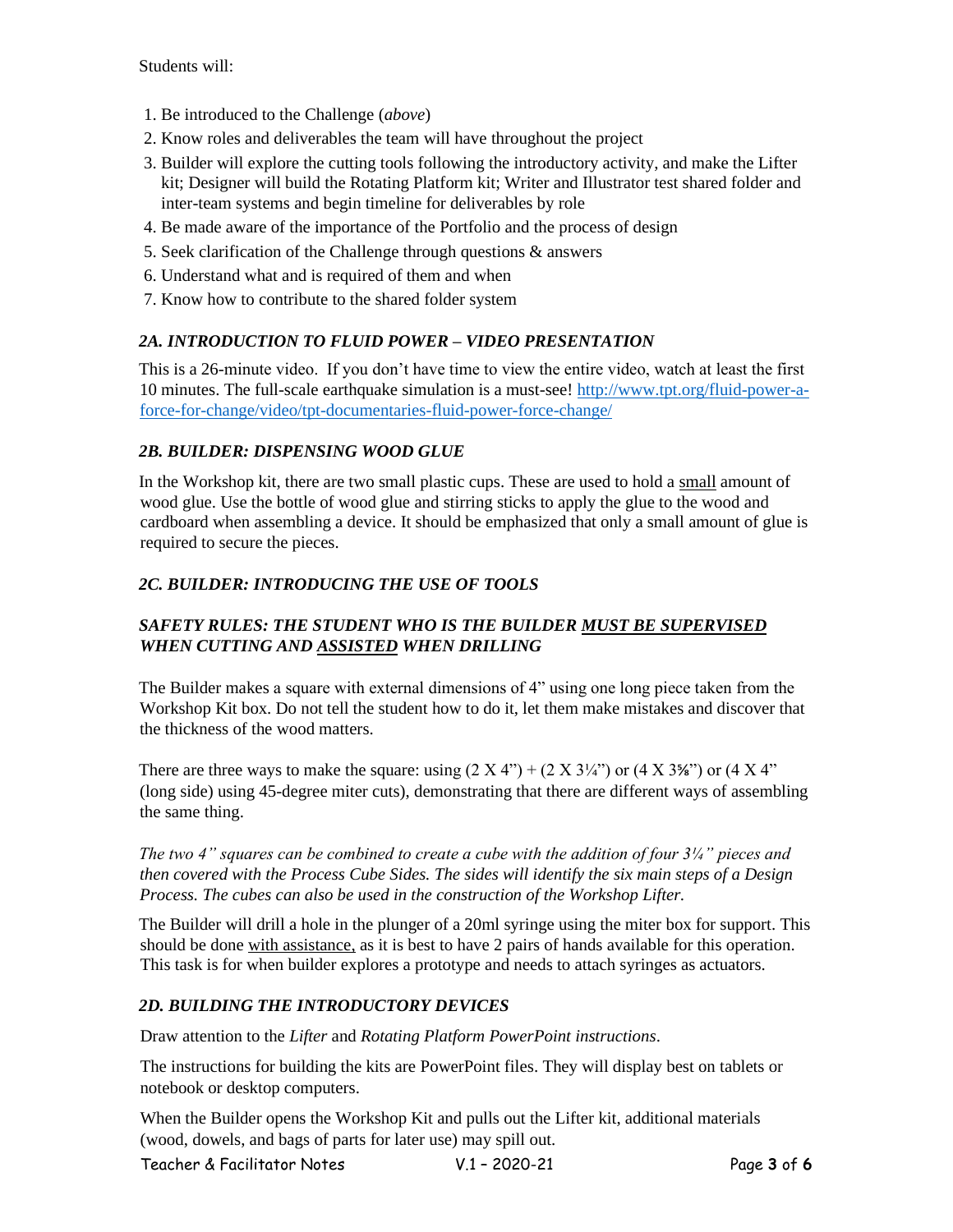Notice that the parts in these two kits are cut to size and drilled where needed. The axle holders (white) are pre-cut and hole-punched in the Lifter Kit and one of the syringes is pre-drilled in both kits. The Lifter comes together after a fair amount of construction. The Rotating Platform is less complex than the Lifter and is easier to make.

Both models demonstrate important techniques. The plunger can be used for linear movement directly, but where linear-to-rotary movement is required, the syringe must pivot or turn – hence, the syringe platforms. This is important as undue stress, particularly twisting force, or torque, will apply sufficient pressure to the clip for it to tear away from wood.

There are two types of clips – gray (with larger sticky pad) and white. Both the white clips and the gray clips are included in the Workshop kit.

# *2E. INTRODUCING THE CHALLENGE SCENARIO:*

Next, students will be introduced to the Challenge. They will explore possible solutions and investigate them by designing and making sub-systems that perform specific functions, e.g. a mechanism for picking up the object, a mechanism for achieving the required rotation, etc.

The Writer and Illustrator will test shared folder and inter-team systems. Teams will combine the sub-systems to make a prototype device and record their work in the shared team folder so that they Writer can begin assembling the portfolio. Writer will begin working on the detailed timeline deliverable and the Illustrator will research Isometric and Orthographic drawings.

# *2F. IMPORTANCE OF THE PORTFOLIO AND PROCESS OF DESIGN:*

Once the shared folder is setup and tested:

- 1. Read through the *Virtual Challenge Scenario* and review the Layout Board with the students using the *2020-21 Challenge Board Assembly*.
- 2. Go over the *Virtual Challenge Rules,* emphasizing safety requirements.
- 3. Go through the *Virtual Challenge Scenario* paragraph-by-paragraph, accepting questions. Typical questions are "What happens if the object is dropped or falls over outside the boundary of the destination area?" or "Can the device be clamped to the footprint wall?"
- 4. Go through the *Virtual Challenge Rubric* and tell the students how their efforts will be graded.
- 5. Stress the importance of the portfolio and refer to the *Portfolio Checklist*, *Portfolio Template* and the *Virtual Judges Rubric*
- 6. Emphasize the need to explore different designs! Usually the first idea is **not** the best!
- 7. Draw attention to the *Hints for Device Design Construction* file. This document describes how the components of the kit go together and ideas for lifting, turning, and grabbing.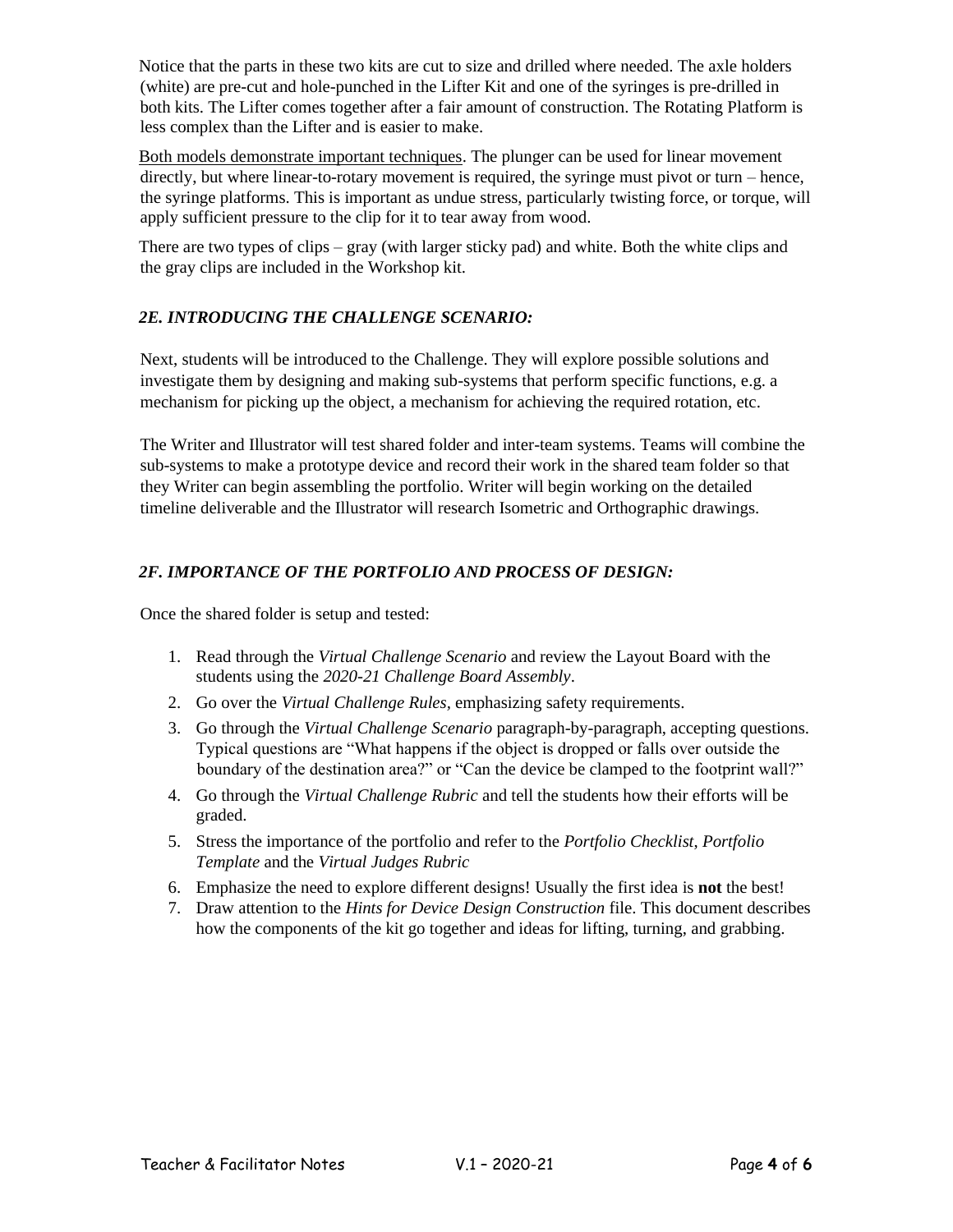The following chart explains the Design Process. It includes the text from the *Design Process Cube Sides*.



#### *3. CHALLENGE EVENT AND EVALUATING THE TEAMS*

Teams will submit the final version of Portfolio and video of working device to the shared folder for the teacher to review. Teachers will evaluate student's work using Part B of the *Virtual Team scoresheet*. After receiving scores for Part B from the teacher as well as completed portfolios and a 2-minute video of the operating device, Hosts will evaluate Parts A, C & D and select the winners of each category.

Judges frequently comment that teams do not maximize their scores in the portfolio because they do not read what is required from the rubric.

The detailed *Judges Rubric* specifies exactly how to score the most points in the portfolio. For example, in the "Rationale used to decide on the type of fluid power used and where to place the piston-syringes" section, the rubric clearly indicates that to score the maximum number of points certain terms, written in coherent sentences, need to be written in the portfolio, for example:

"Our team decided to use water in the piston-syringes making our device hydraulic" (1 point) "Water is approximately 800 times denser than air, so using water in the piston-syringes enabled us to control the movement of our device with more speed and greater accuracy" (1 point) "From our science lessons we knew that Pascal's law tells us that when there is an increase in pressure in the piston-syringe (because the plunger is pushed in) that force is equally applied to our system of two piston-syringes joined by a piece of tubing" (2 points)

In our lifting arm we placed the pivot point to raise it with as little effort as possible while maximizing the lift" (1 point)

The *Judges Rubric* is also used to evaluate device performance and team interview responses. Each team member is responsible for answering one of the below questions:

- 1. Designer: What alternative designs did you look at before selecting the design you are building today?
- 2. Illustrator: Why did you select this design to use for the prototype?
- 3. Builder: What other materials might have been useful?
- 4. Writer: How did you decide who on your team would be responsible for which parts of the project?

The team will produce a portfolio that documents their design process. They will use the shared team folder to submit their contributions to the portfolio and the process of designing and making a prototype.